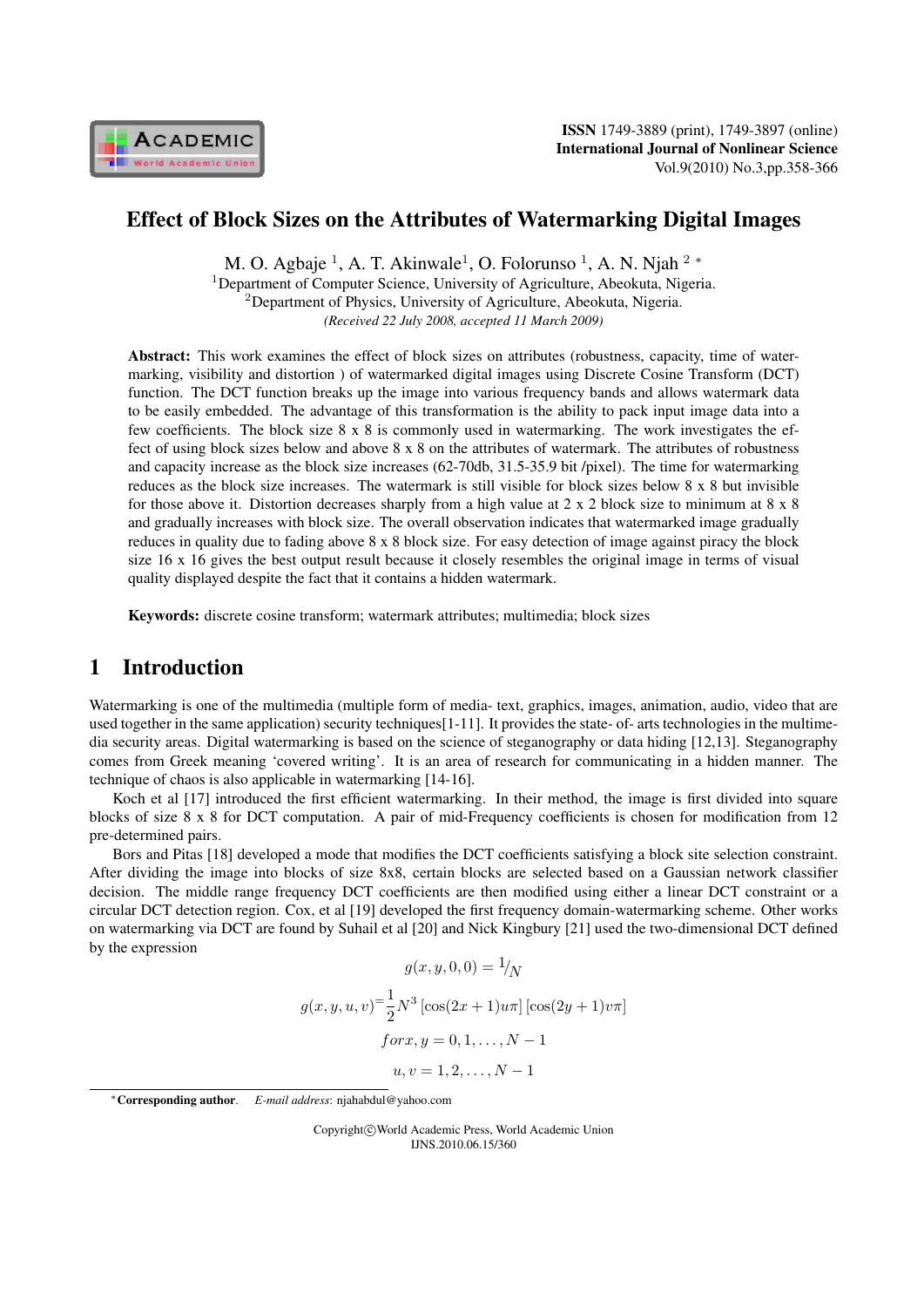The DCT scheme relies on some ideas proposed by Cox et al [19] where they proposed a watermark that consists of a sequence of randomly generated real numbers. These numbers have a normal distribution with zero mean and unity variance. Watermarking is carried out by modifying the DCT coefficient ( $C_i$ ,  $i = 1...N$ ) of the image using the DCT coefficients ( $W_i$ , i = 1... N) of the watermarking to obtain the DCT coefficients ( $C_i$ , i = 1... N) of the watermarked image according to the equation

$$
C_i = C_i + \alpha C_i W_i
$$

$$
i = 1, 2, \dots, N, \alpha = 0.1
$$

If the original image can be defined by Io and the watermarked image possibly distorted image I\*w, then a possible corrupted watermark w\* can be extracted. Reversing the embedding procedure can do this extracting. This is done using inverse DCT. Suhail et al, [20] did not watermark the whole image. They embedded the watermark in sub-images of the image. So the N x M image is subdivided into pixels of size 16 x 16 (256 pixels). The DCT of the block is then computed. After that the DCT coefficients are reordered into zig-zag scan.

Juan R et al [22] analyzed the DCT and applied to a block of 8 x 8 pixels as in the JPEG algorithms. The main goal was to present a novel analyzed framework that allow for the assessment of the performance of a given watermarking method in the DCT domain. They were able to discover new detector/decoder structure that outperforms the existing ones, usually based on calculating the correlation coefficient between the image and the watermark. Chaw-Sang et al [23] performed factor analysis of wavelet based on watermarked methods.

The aim of this paper is to determine the effect of block sizes (i.e.  $2 \times 2$ ,  $4 \times 4$ ,  $8 \times 8$ ,  $16 \times 16$ ,  $32 \times 32$  and  $64 \times 64$ ) used in watermarking of digital images, on various attributes (robustness, capacity, time of watermarking, visibility and distortion ) of the watermarked image. The step size or quantization step is a parameter that can be changed to set the final quality of the image. The greater the step size the greater the compression. A block is an  $N \times N$  matrix that can represent either luminance or the corresponding DCT coefficients.

The rest of the work is as follows: section 2 deals with the theory of DCT. Section 3 deals with effects of block sizes on the attributes of watermarked image. Section 4 states the experimental results and section 5 concludes the paper.

## 2 Theory of Discrete Cosine Transform (DCT)

Ahmed, Natarajan, and Rao developed discrete cosine transform in 1974 [25]. It is a close relative of discrete fourier transform (DFT). DCT is a technique for converting a signal into elementary frequency components [26, 27]. Figure 1 shows the DCT transformation function from spatial to frequency domain.

Among the three types of transform domain, the classic and still most popular domain for image processing is that of the Discrete-Cosine-Transform or DCT. The image is split into 8 x 8 (pixels) block. Each block is used to encode one signature bit in a pseudorandom manner. Image is thus broken up into various different frequency bands in DCT method, allowing watermarking data to be embedded easily into the middle frequency bands of the image. The reason why the middle bands are carefully selected is to avoid the exposure of the important parts of the images to removal through compression and noise attacks.

The DCT transformation function from Spatial to frequency domain is given by

$$
F(u, v) = \frac{\Lambda(u)\Lambda(v)}{4} \sum_{i=0}^{7} \sum_{j=0}^{7} \cos \frac{(2i+1) \cdot u\pi}{16} \cos \frac{(2j+1) \cdot v\pi}{16} \cdot f(i, j)
$$

$$
\Lambda(\xi) = \begin{cases} 1/\sqrt{2}, & \text{for } \xi = 0\\ 1, & \text{otherwise} \end{cases}
$$

where  $\xi = u$  and v. f(i,j) (intensity of pixels in row i and column j) and  $F(u, v)$  are the transform coefficients.

## 2.1 Types of discrete cosine transform (DCT)

### 2.1.1 The one-dimensional DCT

The most common DCT definition of a 1-Dimensional sequence of length N is the forward transform as:

$$
y(k) = \sum_{i=1}^{N} w(i)x(i) \cos \frac{\pi(2i-1)(k-1)}{2N}, k = 1, \cdots, N
$$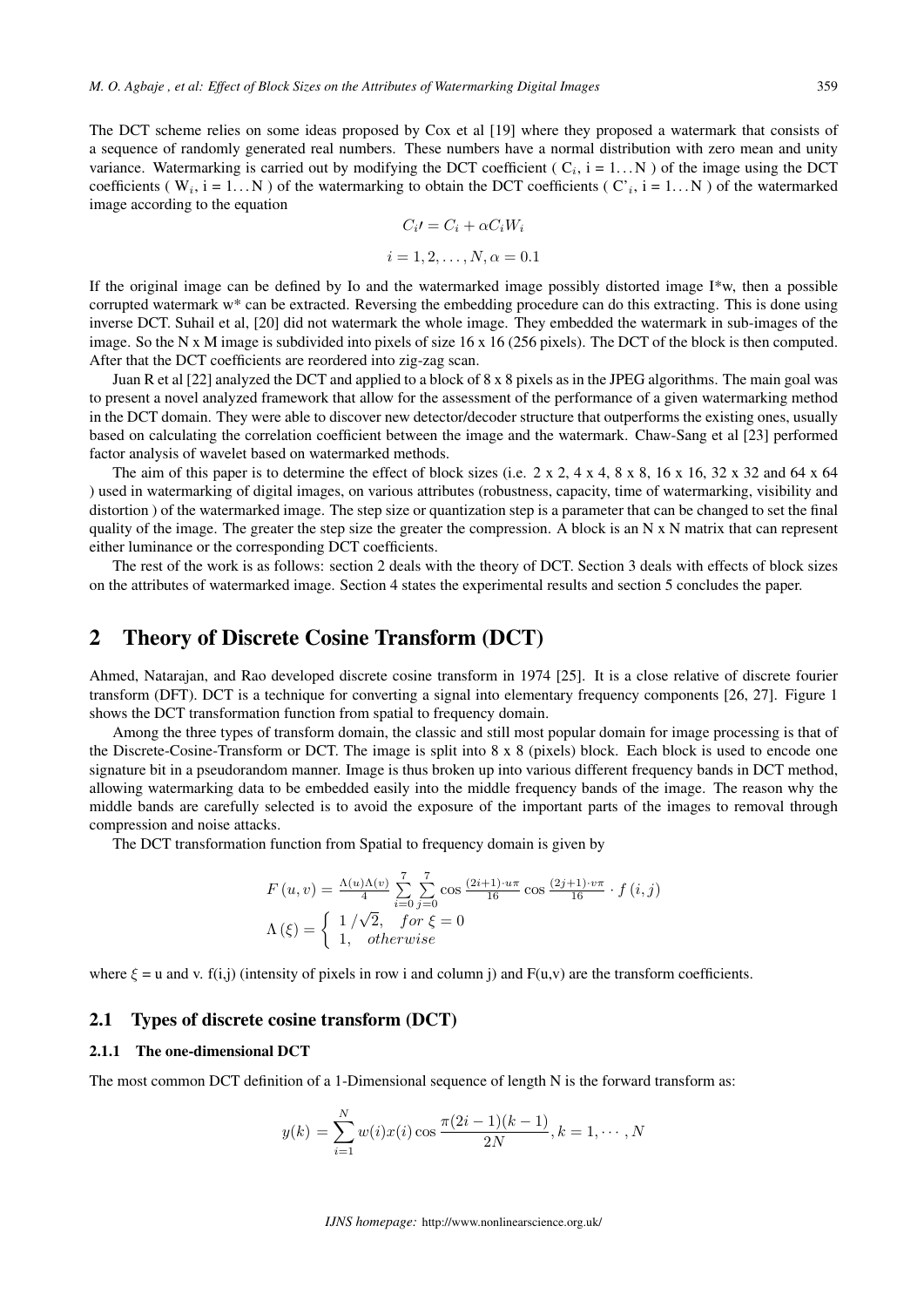

Figure 1: DCT transformation functions from Spatial to Frequency Domain

where as is shown in figure 1 above is given by

$$
w(i) = \begin{cases} \frac{1}{\sqrt{N}}, i = 1\\ \sqrt{\frac{2}{N}}, 2 \le i \le N \end{cases}
$$

The inverse discrete cosine transform reconstructs a sequence from its discrete cosine transform (DCT) coefficients.  $x(i) = \sum^{N}$  $_{k=1}$  $w(k)y(k) \cos \frac{\pi (2i-1)(k-1)}{2N}, i = 1, \cdots, N$  where

$$
w(k) = \begin{cases} \frac{1}{\sqrt{N}}, k = 1 \\ \sqrt{\frac{2}{N}}, 2 \leq k \leq N \end{cases}
$$

Thus, the first transform coefficient is the average value of the sample sequence. In literature, this value is referred to as the DC Coefficient. All other transform coefficients are called the *AC* Coefficients. DC and AC are borrowed from Direct Current and Alternating Current in electricity.

### 2.1.2 The two-dimensional DCT

The 2-Dimensional DCT is a direct extension of the 1-Dimensional case .It is a separable, linear transformation; that is, the two-dimensional transform is equivalent to a one-dimensional DCT performed along a single dimension followed by a one-dimensional DCT in the other dimension. The definition of the two-dimensional DCT for an input image A and output image B is [20, 21].

$$
B_{pq} = \alpha_p \alpha_q \sum_{m=0}^{M-1} \sum_{n=0}^{N-1} A_{mn} \cos \frac{\pi (2m+1)p}{2M} \cos \frac{\pi (2n+1)q}{2N}
$$
  
 
$$
0 \le p \le M-1
$$
  
 
$$
0 \le q \le N-1
$$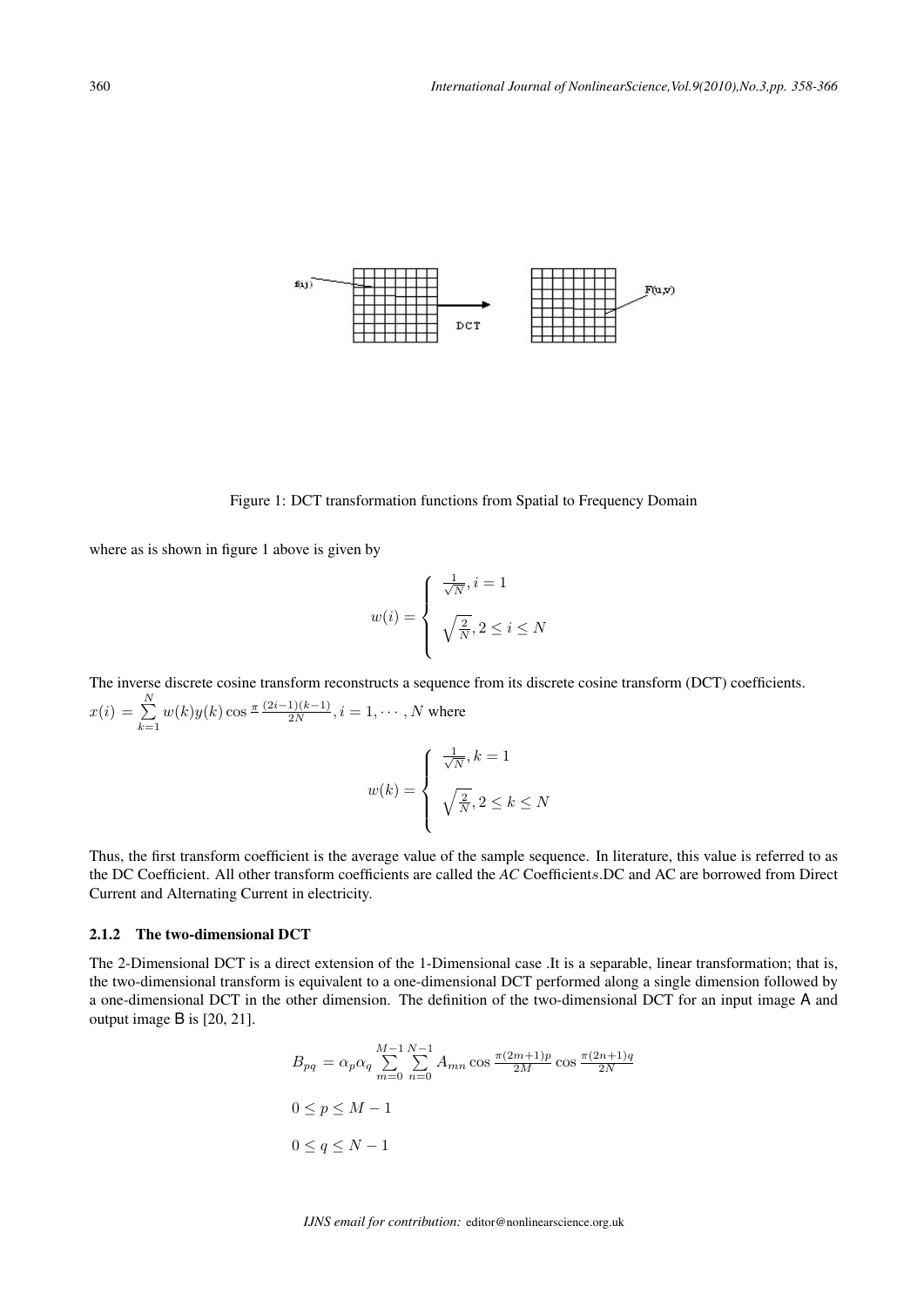*M. O. Agbaje , et al: Effect of Block Sizes on the Attributes of Watermarking Digital Images* 361

$$
\alpha_p = \begin{cases} \frac{1}{\sqrt{M}}, p = 0 \\ \sqrt{\frac{2}{M}}, 1 \le p \le M - 1 \end{cases} \quad \alpha_q = \begin{cases} \frac{1}{\sqrt{N}}, q = 0 \\ \sqrt{\frac{2}{N}}, 1 \le q \le N - 1 \end{cases}
$$

where M and N are the row and column size of  $A$ , respectively. If you apply the DCT to real data, the result is also real. The DCT tends to concentrate information, making it useful for image compression applications.

This transform can be inverted using the two-dimensional inverse DCT transform:

$$
A_{mn} = \alpha_p \alpha_q \sum_{p=0}^{M-1} \sum_{q=0}^{N-1} \alpha_p \alpha_q B_{pq} \cos \frac{\pi (2m+1)p}{2M} \cos \frac{\pi (2n+1)q}{2N}
$$
  

$$
0 \le m \le M-1
$$
  

$$
0 \le n \le N-1
$$
  

$$
\alpha_p = \begin{cases} \frac{1}{\sqrt{M}}, p=0\\ \sqrt{\frac{2}{M}}, 1 \le p \le M-1 \end{cases} \quad \alpha_q = \begin{cases} \frac{1}{\sqrt{N}}, q=0\\ \sqrt{\frac{2}{N}}, 1 \le q \le N-1 \end{cases}
$$

## 3 Effect of block sizes on attributes of watermarked image

## 3.1 Watermark attributes

The technique used for watermarking in this paper is Discrete Cosine Transform (DCT). The DCT function transforms spatial domain data to frequency domain. The image is split into various blocks and the attributes of watermarked image is compared based on the block sizes used.

The host image and the watermark are combined by the equation.

$$
C'_{ij}(n) = \alpha_n C_{ij}(n) + \beta_n W_{ij}(n)
$$

$$
n = 1, 2 \dots
$$

 $\alpha_n$  and  $\beta_n$  coefficients are for block n. C<sub>ij</sub> (n) are the DCT coefficient of the host image block and W<sub>ij</sub>(n) the DCT coefficient of the watermarked image block.  $\alpha_n$  is the scaling factor and  $\beta_n$  is the embedding factor.  $\alpha_n=1$  and  $\beta_n=\frac{1}{2^n}$ where n represents the value of block size and ranges from 1 to 6. The effect of block sizes is investigated from the various attributes of watermarked image.

#### 3.1.1 Channel capacity.

The channel capacity, which is an upper bound on the rate at which communication reliably occurs, is given by

$$
C\,{=}\,W\log_2\left(1+S/N\right)
$$

or

$$
C=\frac{1}{2}\log_2\left(1+S/N\right).
$$

Jim Chou et al (2001). W= bandwidth given in units of pixel  $^{-1}$ . Channel capacity has unit of bits per pixel.

### 3.1.2 Imperceptibility

The signal to noise ratio (SNR) is a rough estimate of perceptibility. The higher is the SNR the more visible the modulated carriers. Mathematical matrix such as (Mean Square Error (MSE) and visual analysis of watermarked image can also be used.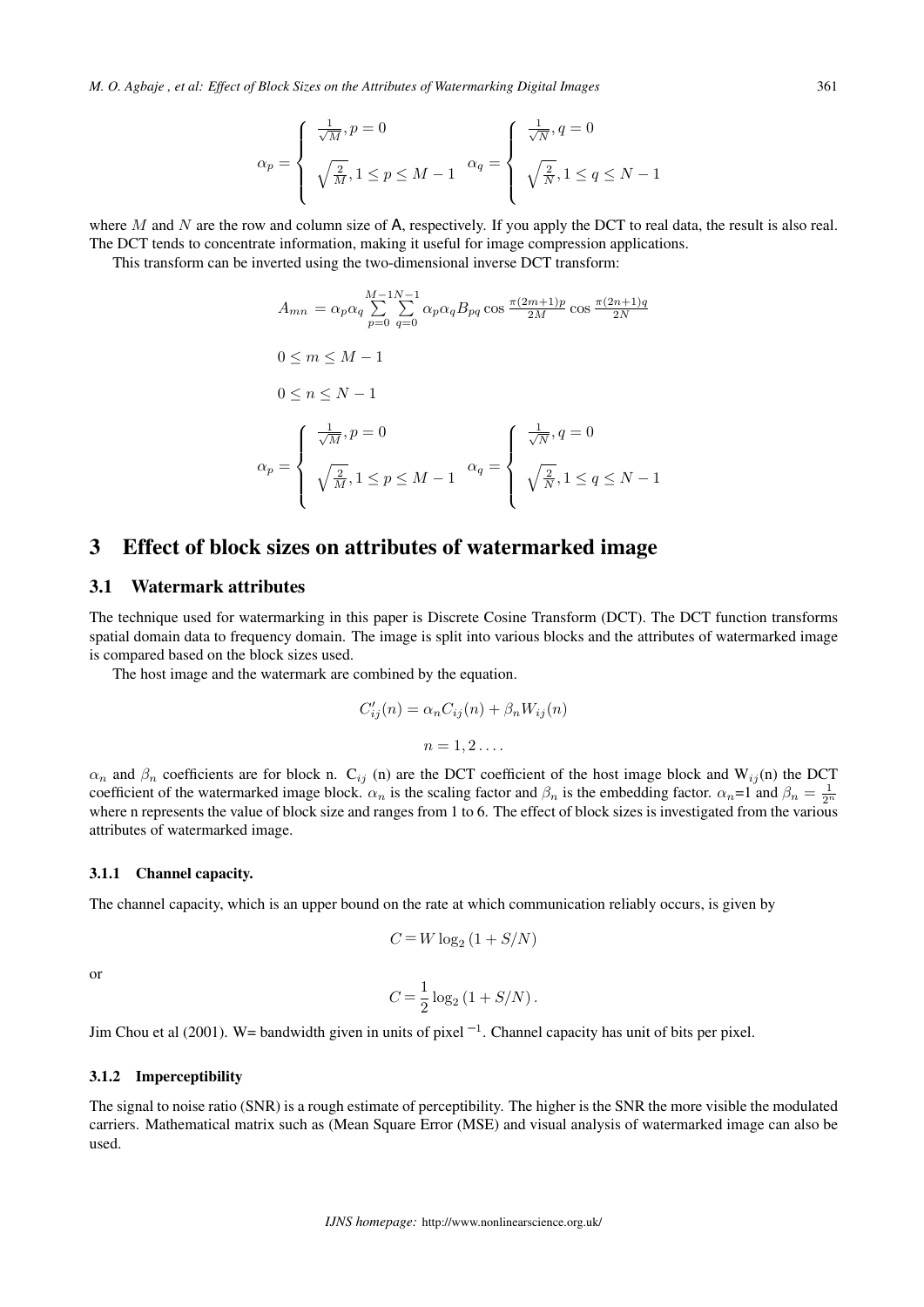#### 3.1.3 Robustness

Peak signal-to -noise ratio (PSNR) is to quantify distortion due to watermarking.

$$
PSNR = 10\log_{10}\left(\frac{256^2}{MSE}\right)
$$

#### 3.1.4 Distortion

The method used for measuring distortion caused in the watermarked image is the mean square error (MSE). The signal to noise ratio can also be used for measuring distortion in digital images. The MSE is given by the equation below:

$$
MSE = \frac{1}{MN} \sum_{i=1}^{M} \sum_{i=1}^{N} ((P_{ij} - P'_{ij}))^{2}
$$

M= number of component colours, N= number of pixels,  $P_{ij}$  = original image , P'<sub>ij</sub> = watermarked image. The SNR can be used as a measure for distortion of images. The larger is the SNR the better the quality of the image.

The SNR is related to MSE by the equation:

$$
SNR = \frac{10 \log \sum_{i=1}^{M} \sum_{j=1}^{N} ((I'_{ij}))^{2}}{MN \cdot E_{ms}}
$$

$$
e_{ij} = I_{ij} - I'_{ij}
$$

$$
MSE = Ems = \frac{1}{MN} \sum_{i=1}^{M} \sum_{i=1}^{N} e_{xy}
$$

### 3.2 Implementation

To achieve the objectives of this work the following will be carried out:

- *∙* Transform the original image and watermark image into blocks
- *∙* DCT coefficients for each block of original image are found out.
- $\bullet$  Insert  $\alpha_n$  and  $\beta_n$  for combining the images
- *∙* DCT for the watermark image blocks are found out.

*∙* The final watermarked image is modified according the result above by adding the original image to the watermark image.

- *∙* Perform distortion test on watermarked image.
- *∙* Perform robustness test on watermarked image.
- *∙* Perform capacity test on watermarked image.
- *∙* Compare the results obtained.

## 4 Experimental results

### 4.1 Images used

The images used for the watermarking is the logo of Federal University of Agriculture, Abeokuta, Nigeria, as shown in Figure 2 and the image "LENA" popularly used for image processing, downloaded from the Internet as shown in Figure 3.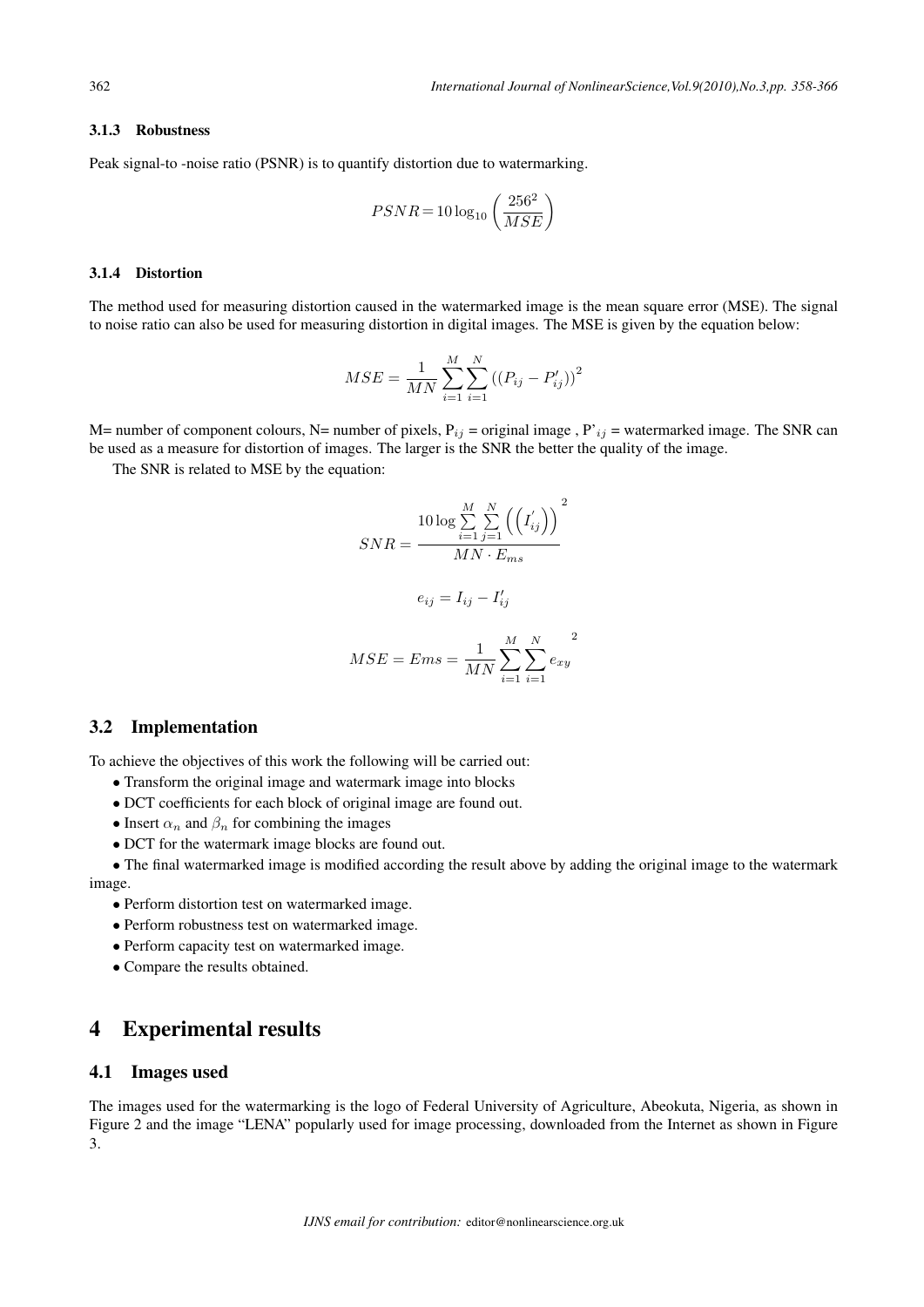

Figure 2: UNAAB logo. Figure 3: Lena Image. A visible watermarked image is shown in Figure 4 for key = 2 while Figure 5 shows an invisible watermarking at key  $=16.$ 



watermarked image Keys 16



Figure 4: Visible watermarking. Figure 5: Invisible watermarking.

## 4.2 Results and Discussion

The functions of robustness, channel capacity and distortion were coded in MATLAB 7.1. The results from the program were based on various effects of block sizes on time, capacity, robustness, distortion and imperceptibility of the watermarked image after subjecting the watermarked image to various tests according to their block sizes. Table 1 summarizes the results of the above attributes. Looking at Table 1, the DCT time is very high at block size 2 x 2 with 7.31s and gradually reduces to 5.160 at block size 4 x 4 and 0.616s at block size 64 x 64.

For the attribute of robustness, the percentage signal-to-noise ratio is very low at block size 2 x 2 with 62.063 db and gradually increases to 65.490(block size 4 x 4), 68.731(block size 8 x 8), 69.996(block size 16 x 16),70.904(block size 32 x32 ) and 70.989 (block size 64 x 64). The attribute of capacity gradually increases as the block size increases as depicted in Table 1.

Every communication channel suffers from distortion. Therefore, hiding a watermark in an image will introduce some measures of distortion in the original image. Distortion in this study showed that the values vary significantly with block sizes together with the step size as illustrated in Table 2. For example, at block size 2 x 2 with steps 2, 4, 8, 16, 32 and 64, distortion values are 0.3629, 4.0646, 1.2178, 13.2961, 39.999, and 132.5639. Figure 6 shows the distortion values of block sizes  $(2 \times 2, 4 \times 4, 8 \times 8, 16 \times 16, 32 \times 32, 32, 46 \times 64)$  as against step 2. The same fluctuations are noticed for other distortion values of block sizes as against their step sizes. Moreso, values of distortion in various step sizes as against a particular block size are also noted as illustrated in table 2 with their fluctuation as shown in figure 6.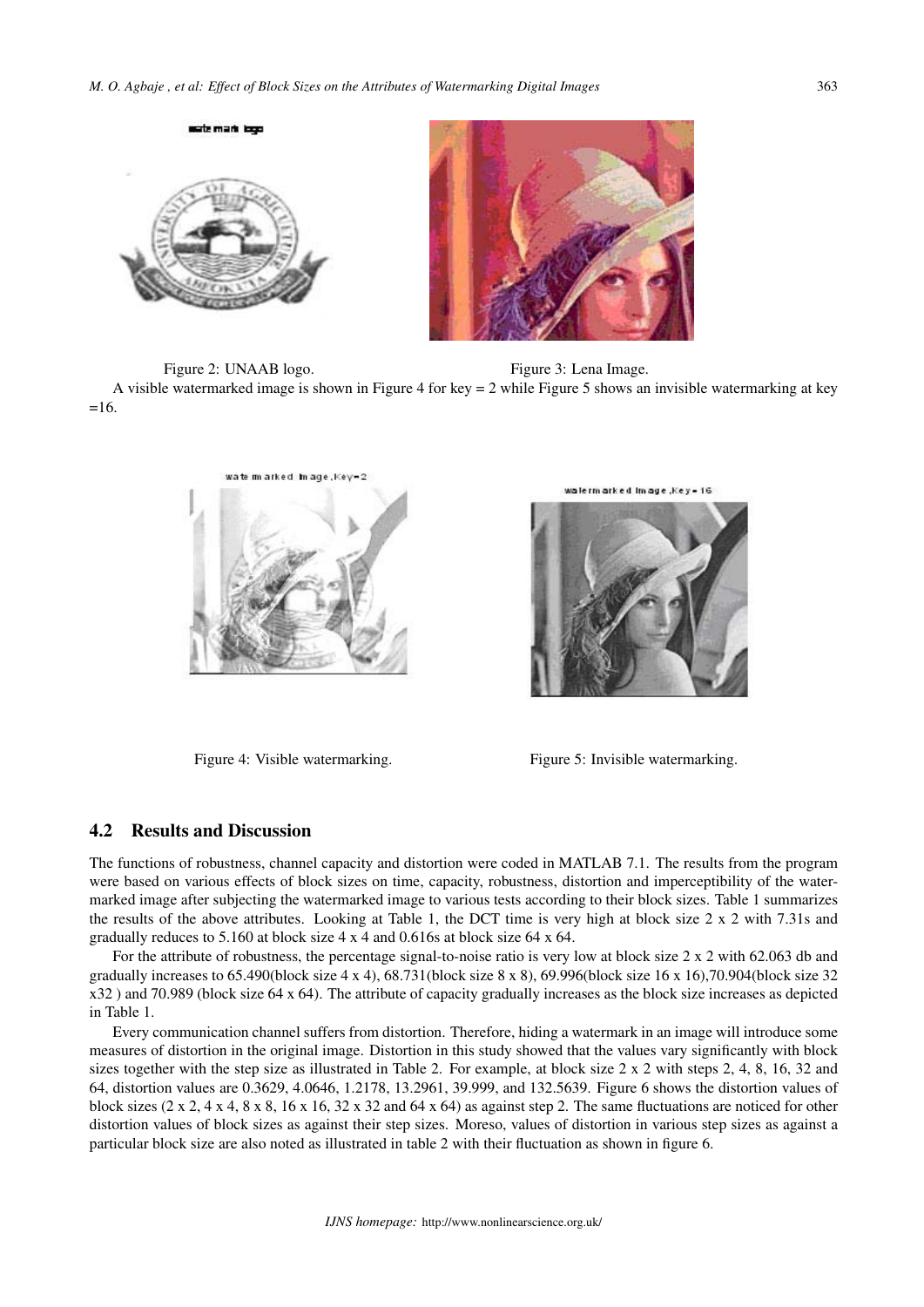The block size used for watermarking is independent of the imperceptibility of the watermark. The embedded image introduced distortions into the original image and does not control the imperceptibility of the watermark. The imperceptibility depends on the embedding factor,  $\beta$  of the watermark. The perceptibility of watermark reduces as the key used ( 2, 4, 8, 16, 32, 64, etc ) which corresponds to block sizes (2 x 2, 4 x 4, 8 x 8, 16 x 16, 32 x 32, 64 x 64, etc ) increases. For example, the watermark is visible with keys 2, 4, and 8 but not visible with keys 16, 32, and 64 as shown in table 1. At key 16 which corresponds to block size 16 x 16, the watermarked image still looks like the original image despite the hidden watermark.

| Key | Block_Size | <b>Robustness</b> | Time  | Visibility  | Capacity |
|-----|------------|-------------------|-------|-------------|----------|
|     | 2x2        | 62.063            | 7.318 | Visible     | 31.532   |
|     | 4x4        | 65.490            | 5.160 | Visible     | 33.245   |
|     | 8x8        | 68.731            | 1.760 | Visible     | 34.865   |
| 16  | 16x16      | 69.996            | 0.880 | Not visible | 35.455   |
| 32  | 32x32      | 70.904            | 0.716 | Not visible | 35.952   |
| 64  | 64 x 64    | 70.989            | 0.616 | Not visible | 35.966   |

Table 1: The summary of the various attributes values.

Table 2: Summary of Block size with Distortion values in different step Sizes.

| Block size     | <b>Distortion</b> | Distortion | Distortion | Distortion | Distortion | Distortion |
|----------------|-------------------|------------|------------|------------|------------|------------|
|                | $Step=2$          | $Step=4$   | $Step = 8$ | $Step=16$  | Step= $32$ | Step= $64$ |
| $2 \times 2$   | 0.3629            | 4.0646     | 1.2178     | 13.2961    | 39.9999    | 132.5639   |
| $4 \times 4$   | 0.3051            | 3.3734     | 1.0026     | 10.5401    | 30.5552    | 79.7364    |
| 8 x 8          | 0.2721            | 2.1697     | 0.6867     | 7.4734     | 27.6999    | 72.1493    |
| $16 \times 16$ | 0.3007            | 3.1966     | 0.9945     | 10.4414    | 29.1143    | 72.9128    |
| 32 x 32        | 0.3177            | 3.8375     | 1.1307     | 12.0094    | 33.2575    | 81.4464    |
| 64 x 64        | 0.3302            | 4.4939     | 1.2562     | 14.3236    | 39.4926    | 93.7040    |

### Step=2

# 5 Conclusion

This work has applied discrete cosine transform (DCT) to achieve visible and invisible watermarking of a digital image against piracy. The work has also investigated the effect of block size and step size on the attributes of the watermarked image. It was found that the time for watermarking reduces as block size increases, capacity and robustness increase with block size. Distortion fluctuated below block size 8 x 8 but gradually increases above the block size. Above 8 x 8 the watermark is invisible and block size 16 x 16 can serve as a means of checking piracy of digital images because the watermarked image produced resembles the original image despite the fact that it contains a hidden watermark.

# References

- [1] Allan MB: A review of digital watermarking. *Department of Engineering, University of Aberdeen.* (2001).
- [2] Embry A: Influence of DCT on coding efficiency. *University of Stanford, USA, EE368B.* (2000).
- [3] Janahan C: Digital image watermarking An overview.*Indian Institute of Information Technology, India.*(2000).
- [4] Chou J: New generation technique for robust and imperceptible audio data hiding.

 $\overline{DT}$  = 0.3629 0.3051 0.2721 0.3007 0.3177 0.3302  $DT=$  distortion.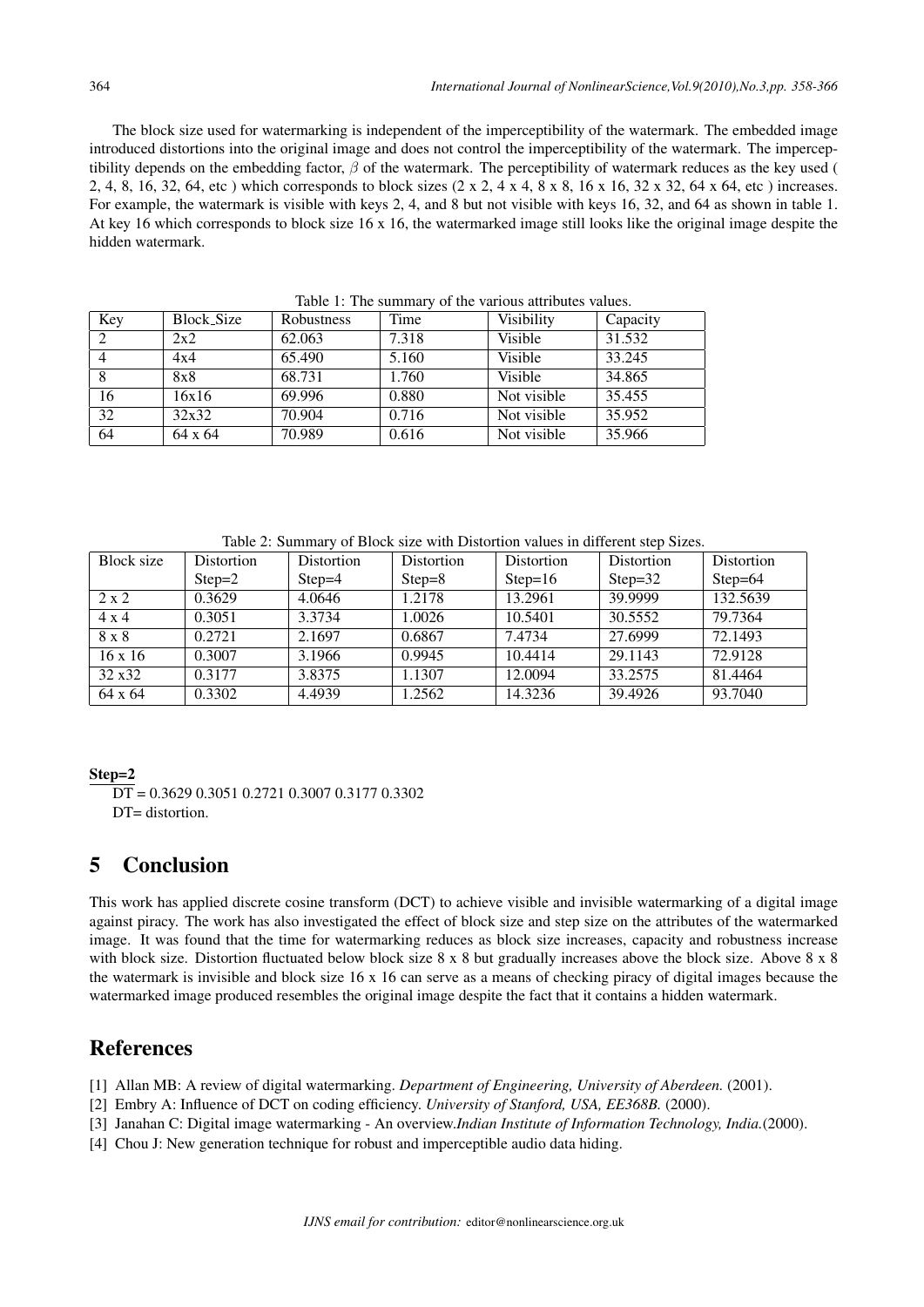

Figure 6: Distortion values of various block sizes with step size 2.

- [5] Zhang Z, Zhu Z, Xi L: Novel scheme for watermarking stereo video. *International Journal of Nonlinear Science*. 3:(2007),74-80.
- [6] Kan H: Adaptive visible watermarking for images. *Appeared in Proc of ICMCS 99, Florence, Italy.* (1999).
- [7] Wong P: Protecting digital media content. *ACM*. 41:(1999),35-43 .
- [8] Barni M, Bartolini F, Checcacci: Watermarking of MPEG-4 video objects. *IEEE Transactions on Multimedia*. 7:(2005),23-32.
- [9] Cayre F, Fontaine C, Furon T: Watermarking security: Theory and practice. *IEEE Transactions on Signal Processing*. 53:(2005),3976-3987.
- [10] Mobasseri BG, Berger RJ: A foundation for watermarking in compressed domain. *IEEE Signal Processing Letters*. 12:(2005),399-402.
- [11] Lei CL, Yu PL, Tsa PL, Chan MH: An efficient and anonymous buyer-seller watermarking protocol. *IEEE Transactions on Signal Processing*. 13:(2004),1618-1626.
- [12] Joshua RS: Modulation and information hiding in image: Published in Proceeding of first information hiding workshop.*Isaac Newton Institute, Cambridge.* (1996).
- [13] Marnel LM, Boncelet CG, Retter CT: Spread spectrum image steganography. *IEEE Transactions on Signal Processing*. 6:(1999),1075-1083.
- [14] Sun M, Tian L, Yin J: Hopf bifurcation analysis of the energy resource chaotic system. *International Journal of Nonlinear Science*. 1:(2006),49-53.
- [15] Cai G, Huang J, Tian L, Wang Q: Adaptive control and slow manifold analysis of a new chaotic system. *International Journal of Nonlinear Science*. 2:(2006),50-60.
- [16] Wang X, Tian L, Yu L: Linear feedback controlling and synchronization of the Chen's chaotic system. *International Journal of Nonlinear Science*. 2:(2006),43-49.
- [17] Idowu BA, Vincent UE, Njah AN: Control and synchronization of chaos in nonlinear gyros via backstepping design. *Internatinal Journal of Nonlinear Science*. 5:(2008),11-19.
- [18] Njah AN, Vincent UE: Synchronization and anti-synchronization of chaos in an extended Bonhöffer-van der Pol oscillator using active control. *Journal of Sound and Vibration*. 319:(2009),41-49.
- [19] Njah AN, Ojo KS: Synchronization via backstepping nonlinear control of externally excited  $\Phi^6$  van der Pol and  $\Phi^6$ Duffing oscillators. *Far East Journal of Dynamical Systems*. 11:(2009),41-49.
- [20] Koch E, Zhao J: Towards robust and hidden image copyright labeling. *In Proceeding of IEEE Nonlinear Signal Processing Workshop*. pp (1995), 452-455.
- [21] Bors A, Pitas I: Image watermarking using DCT domain constraints. *In Conference IEEE Image Processing, Lausanne, Switzerland.* (1996) ,231-234.
- [22] Cox I, Kilian J, Leighton FT, Shamoon T: Secure spread spectrum watermarking for multimedia. *IEEE Transaction on Image Processing*. 6:(1997),1673-1687.